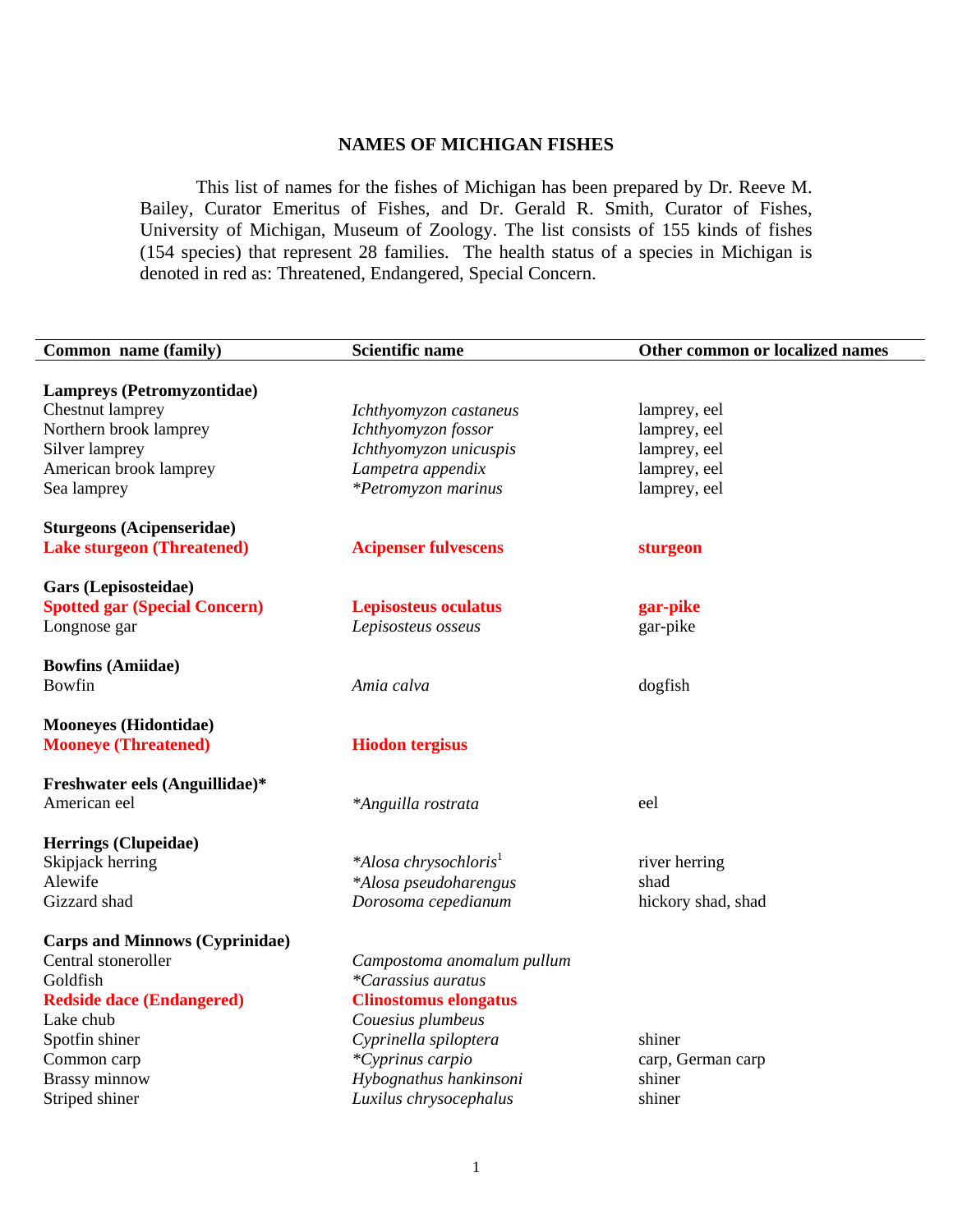Common shiner *Luxilus cornutus* shiner Redfin shiner *Lythrurus umbratilis* shiner **Silver chub (Special Concern) Macrhybopsis storeriana**  Northern pearl dace *Margariscus nachtriebi* <sup>2</sup> Hornyhead chub *Nocomis biguttatus* horned dace River chub *Nocomis micropogon* horned dace Golden shiner *Notemigonus crysoleucas* **Pugnose shiner (Endangered)** Notropis anogenus shiner **shiner** Emerald shiner *Notropis atherinoides* shiner Silverjaw minnow *Notropis buccatus* shiner Ghost shiner *\*Notropis buchanani* <sup>3</sup> Shiner **Bigmouth shiner (Special Concern) Notropis dorsalis shiner**  Blackchin shiner *Notropis heterodon* shiner Blacknose shiner *Notropis heterolepis* shiner Spottail shiner *Notropis hudsonius* shiner **Silver shiner (Endangered) Notropis photogenis shiner**  Rosyface shiner *Notropis rubellus* shiner Sand shiner *Notropis stramineus* shiner Mimic shiner *Notropis volucellus* shiner **Pugnose minnow (Endangered) Opsopoeodus emiliae shiner**  Suckermouth minnow *\*Phenacobius mirabilis*  Northern redbelly dace *Phoxinus eos* **Southern redbelly dace (Endangered) Phoxinus erythrogaster**  Finescale dace *Phoxinus neogaeus* Bluntnose minnow *Pimephales notatus* Fathead minnow *Pimephales promelas* Western blacknose dace *Rhinichthys obtusus* <sup>4</sup> Longnose dace *Rhinichthys cataractae*  Creek chub *Semotilus atromaculatus* horned dace **Loaches (Cobitidae)\***  Oriental weatherfish *\*Misgurnus anguillicaudatus*  **Suckers (Catostomidae)**  Quillback *Carpiodes cyprinus*  Longnose sucker *Catostomus catostomus* redside, sturgeon sucker White sucker **Catostomus commersonii**<sup>5</sup> chubsucker **Western creek chubsucker (Endangered)**  Lake chubsucker *Erimyzon sucetta* chubsucker Northern hog sucker *Hypentelium nigricans* hogmolly Bigmouth buffalo *\*Ictiobus cyprinellus* 7 buffalo Black buffalo *\*Ictiobus niger* 7 buffalo

**Erimyzon claviformis 6 chubsucker** 

Spotted sucker *Minytrema melanops* corncob sucker Silver redhorse *Moxostoma anisurum* redhorse **River redhorse (Threatened) Moxostoma carinatum redhorse**  Black redhorse *Moxostoma duquesnei* redhorse Golden redhorse *Moxostoma erythrurum* redhorse Shorthead redhorse *Moxostoma macrolepidotum* redhorse

# **Common name (family)** Scientific Name **Common Common or localized names Other common or localized names**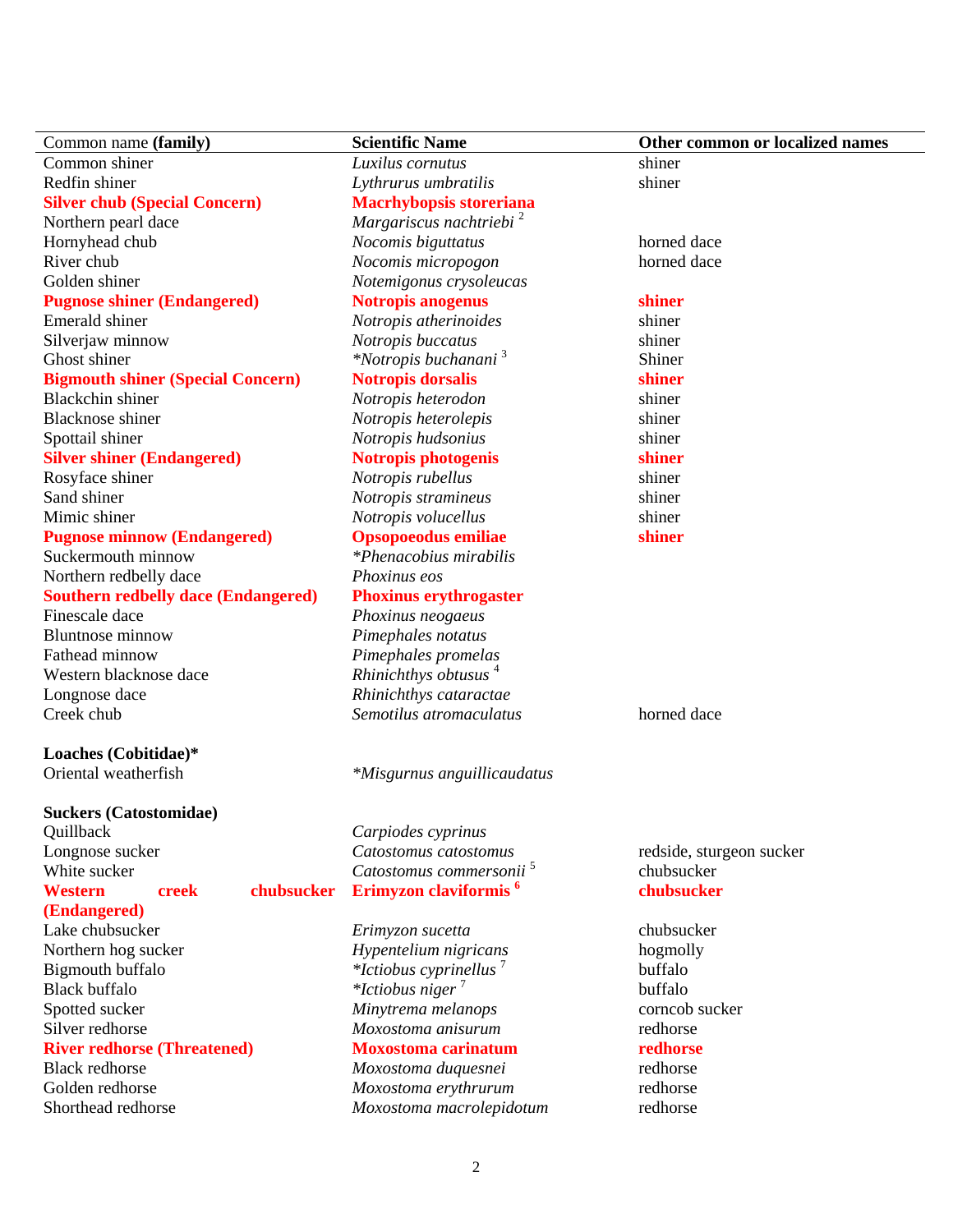| Common name (family)                     | <b>Scientific name</b>              | Other common or localized names |
|------------------------------------------|-------------------------------------|---------------------------------|
| Greater redhorse                         | Moxostoma valenciennesi             |                                 |
|                                          |                                     |                                 |
| <b>Bullhead catfishes (Ictaluridae)</b>  |                                     |                                 |
| <b>Black bullhead</b>                    | Ameiurus melas                      | bullhead                        |
| Yellow bullhead                          | Ameiurus natalis                    | bullhead                        |
| Brown bullhead                           | Ameiurus nebulosus                  | bullhead                        |
| Channel catfish                          | Ictalurus punctatus                 | catfish                         |
| Stonecat                                 | Noturus flavus                      |                                 |
| Tadpole madtom                           | Noturus gyrinus                     |                                 |
| Margined madtom                          | *Noturus insignis                   |                                 |
| <b>Brindled madtom (Special Concern)</b> | <b>Noturus miurus</b>               |                                 |
| Northern madtom (Endangered)             | <b>Noturus stigmosus</b>            |                                 |
| Flathead catfish                         | Pylodictis olivaris                 |                                 |
|                                          |                                     |                                 |
| <b>Pikes (Esocidae)</b>                  |                                     |                                 |
| Grass pickerel                           | Esox americanus vermiculatus        | mud pickerel                    |
| Northern pike                            | $Esox$ lucius $8$                   | pike                            |
| Muskellunge                              | $E$ sox masquinongy $8$             | musky                           |
|                                          |                                     |                                 |
| <b>Mudminnows (Umbridae)</b>             |                                     |                                 |
| Central mudminnow                        | Umbra limi                          |                                 |
|                                          |                                     |                                 |
| Smelts (Osmeridae)*                      |                                     |                                 |
| Rainbow smelt                            | *Osmerus mordax                     | smelt                           |
|                                          |                                     |                                 |
| <b>Trouts (Salmonidae)</b>               |                                     |                                 |
| <b>Lake herring (Threatened)</b>         | Coregonus artedi <sup>9</sup>       | cisco                           |
| Lake whitefish                           | Coregonus clupeaformis              | whitefish                       |
| <b>Bloater</b>                           | Coregonus hoyi                      | chub                            |
| <b>Kiyi (Special Concern)</b>            | <b>Coregonus kiyi</b>               | chub                            |
| <b>Shortjaw cisco (Threatened)</b>       | <b>Coregonus zenithicus</b>         | chub                            |
| Pink salmon                              | *Oncorhynchus gorbuscha             | humpback                        |
| Coho salmon                              | *Oncorhynchus kisutch               | silver                          |
| Rainbow trout                            | *Oncorhynchus mykiss                | steelhead, bow                  |
| Chinook salmon                           | *Oncorhynchus tshawytscha           | king                            |
| Pygmy whitefish                          | Prosopium coulterii <sup>5</sup>    |                                 |
| Round whitefish                          | Prosopium cylindraceum              | Menominee                       |
| Atlantic salmon                          | *Salmo salar <sup>10</sup>          | Atlantic                        |
| Brown trout                              | *Salmo trutta                       | brownie                         |
| <b>Brook</b> trout                       | Salvelinus fontinalis <sup>11</sup> | speckled trout                  |
| Lake trout <sup>12</sup>                 | Salvelinus namaycush $^{11}$        | Mackinaw, siscowet              |
|                                          |                                     |                                 |
| <b>Trout-perches (Percopsidae)</b>       |                                     |                                 |
| Trout-perch                              | Percopsis omiscomaycus              |                                 |
|                                          |                                     |                                 |
| Pirate perches (Aphredoderidae)          |                                     |                                 |
| Pirate perch                             | Aphredoderus sayanus                |                                 |
|                                          |                                     |                                 |
| Cods (Gadidae)                           |                                     |                                 |
|                                          |                                     |                                 |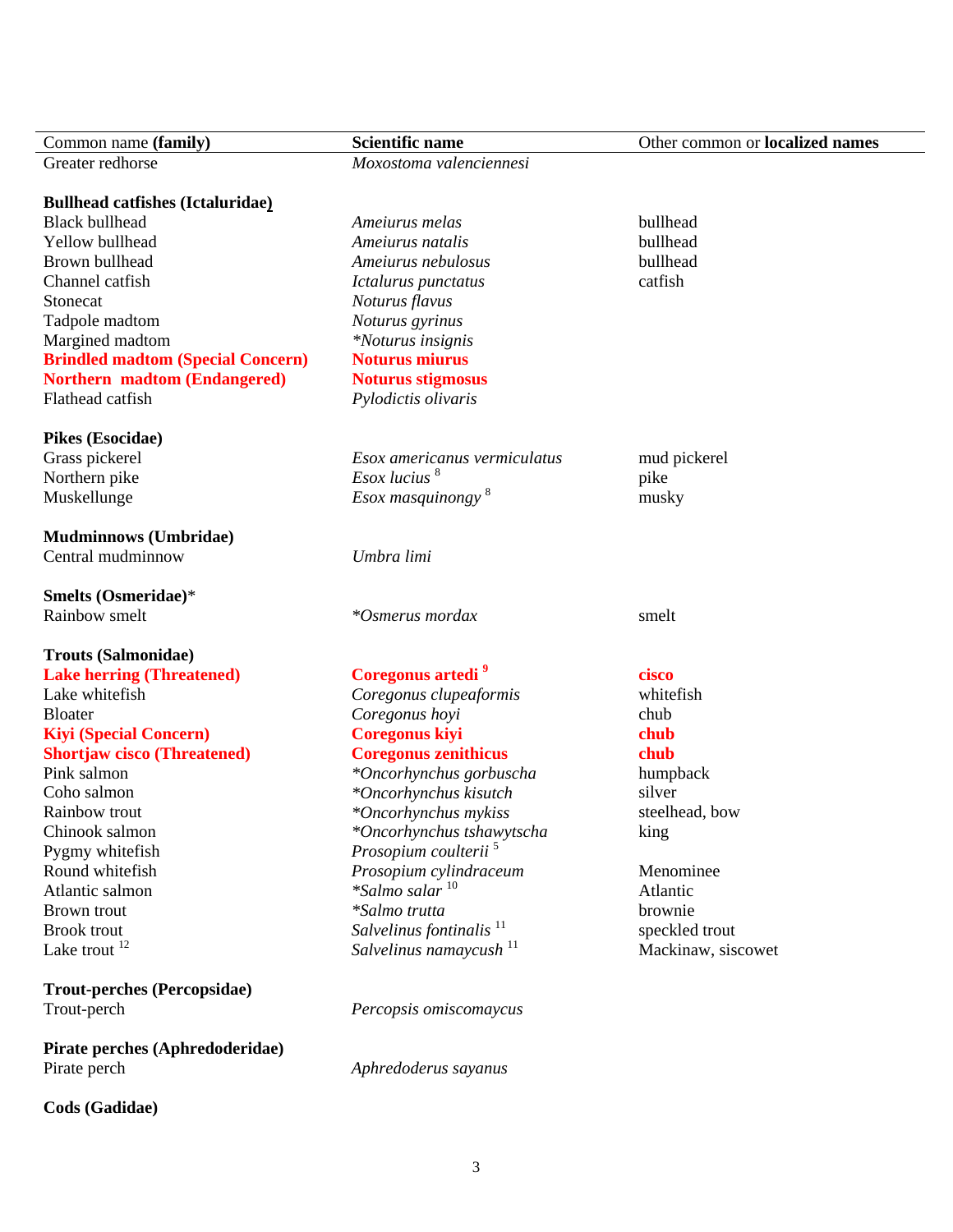| Common name (family)                        | <b>Scientific name</b>                | Other common or localized names |
|---------------------------------------------|---------------------------------------|---------------------------------|
| <b>Burbot</b>                               | Lota lota                             | lawyer, eel pout                |
|                                             |                                       |                                 |
| Killifishes (Fundulidae) $^{13}$            |                                       |                                 |
| Western banded killifish                    | Fundulus diaphanus menona             |                                 |
| <b>Starhead topminnow (Special Concern)</b> | <b>Fundulus dispar</b>                |                                 |
| Blackstripe topminnow                       | Fundulus notatus                      |                                 |
|                                             |                                       |                                 |
| <b>Silversides (Atherinidae)</b>            |                                       |                                 |
| <b>Brook silverside</b>                     | Labidesthes sicculus                  | skipjack                        |
|                                             |                                       |                                 |
| <b>Sticklebacks (Gasterosteidae)</b>        |                                       |                                 |
| <b>Brook stickleback</b>                    | Culaea inconstans                     |                                 |
| Threespine stickleback                      | <i>*Gasterosteus aculeatus</i>        |                                 |
| Ninespine stickleback                       | Pungitius pungitius                   |                                 |
|                                             |                                       |                                 |
| <b>Sculpins (Cottidae)</b>                  |                                       |                                 |
| Mottled sculpin                             | Cottus bairdii <sup>4</sup>           |                                 |
| Slimy sculpin                               | Cottus cognatus                       |                                 |
| <b>Spoonhead sculpin (Special Concern)</b>  | <b>Cottus ricei</b>                   |                                 |
| Deepwater sculpin                           | Myoxocephalus thompsonii <sup>5</sup> |                                 |
|                                             |                                       |                                 |
| Temperate basses (Moronidae) <sup>14</sup>  |                                       |                                 |
| White perch                                 | *Morone americana                     |                                 |
| White bass                                  | Morone chrysops                       |                                 |
|                                             |                                       |                                 |
| <b>Sunfishes (Centrarchidae)</b>            |                                       |                                 |
| Rock bass                                   | Ambloplites rupestris                 | goggle-eye                      |
| Green sunfish                               | Lepomis cyanellus                     | green                           |
| Pumpkinseed                                 | Lepomis gibbosus                      | sunfish                         |
| Warmouth                                    | Lepomis gulosus                       | redeye, goggle-eye              |
| Orangespotted sunfish                       | <i>*Lepomis humilis</i>               | sunfish                         |
| Bluegill                                    | Lepomis macrochirus                   | sunfish                         |
| Northern longear sunfish                    | Lepomis peltastes <sup>15</sup>       | sunfish                         |
| Redear sunfish                              | <i>*Lepomis microlophus</i>           | shellcracker                    |
| Smallmouth bass                             | Micropterus dolomieu                  | bronzeback                      |
| Largemouth bass                             | Micropterus salmoides                 | bigmouth bass                   |
| White crappie                               | Pomoxis annularis                     | croppie, speck                  |
| Black crappie                               | Pomoxis nigromaculatus                | croppie, speck, strawberry bass |
| <b>Perches (Percidae)</b>                   |                                       |                                 |
| Western sand darter                         | Ammocrypta clara <sup>16</sup>        |                                 |
| <b>Easterm sand darter (Threatened)</b>     | Ammocrypta pellucida                  |                                 |
| Greenside darter                            | Etheostoma blennioides                |                                 |
| Rainbow darter                              | Etheostoma caeruleum                  |                                 |
| Iowa darter                                 | Etheostoma exile                      |                                 |
| Fantail darter                              | Etheostoma flabellare <sup>17</sup>   |                                 |
| Barred fantail darter                       |                                       |                                 |
|                                             | E.f. flabellare                       |                                 |
| Striped fantail darter<br>Least darter      | E.f. lineolatum                       |                                 |
|                                             | Etheostoma microperca                 |                                 |
| Johnny darter                               | Etheostoma nigrum                     |                                 |

L,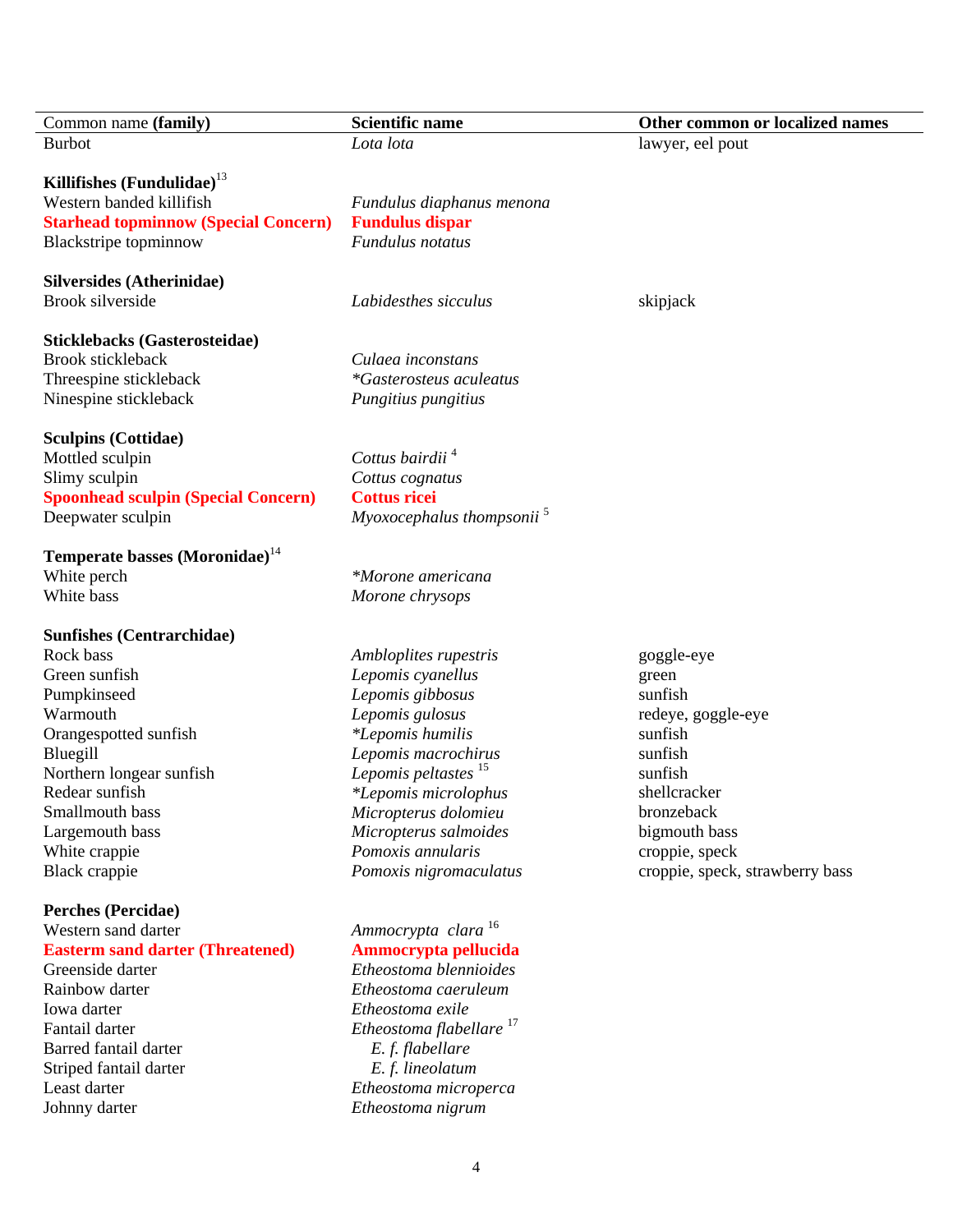| Common name (family)                         | <b>Scientific name</b>               | Other common or localized names |
|----------------------------------------------|--------------------------------------|---------------------------------|
| <b>Orangethroat darter (Special Concern)</b> | <b>Etheostoma spectabile</b>         |                                 |
| <b>Banded darter</b>                         | Etheostoma zonale                    |                                 |
| Ruffe                                        | *Gymnocephalus cernuus <sup>18</sup> |                                 |
| Yellow perch                                 | Perca flavescens                     | perch                           |
| Northern logperch                            | Percina caprodes semifasciata        |                                 |
| <b>Channel darter (Endangered)</b>           | Percina copelandi                    |                                 |
| Blackside darter                             | Percina maculata                     |                                 |
| <b>River darter (Endangered)</b>             | Percina shumardi                     |                                 |
| <b>Sauger (Threatened)</b>                   | Sander canadensis <sup>19</sup>      | pickerel                        |
| Walleye <sup>20</sup>                        | Sander vitreus <sup>19</sup>         | pickerel, walleyed pike         |
| <b>Drums (Sciaenidae)</b>                    |                                      |                                 |
| Freshwater drum                              | Aplodinotus grunniens                | sheepshead                      |
| Gobies (Gobiidae)*                           |                                      |                                 |
| Round goby                                   | *Neogobius melanostomus              |                                 |
| Tubenose goby                                | <i>*Proterorhinus marmoratus</i>     |                                 |

<sup>1</sup>An addition to the Michigan list; an invader through the Chicago Drainage Canal.

### 2 Formerly *Margariscus margarita.*

<sup>3</sup>An addition to Michigan list; natural spread from Ontario where perhaps introduced from an unknown source.

4 Formerly *Rhinichthys atratulus*.

<sup>5</sup>The 1999 International Code of Zoological Nomenclature has clarified the disputed spelling of patronyms for species-group names ending in -i or-ii by ruling that original spelling shall prevail. The endings of four Michigan fish names are thus corrected from i to ii in *Catostomus commersonii, Prosopium coulterii, Cottus bairdii* and *Myoxocephalus thompsonii.* 

6 Formerly *Erimyzon oblongus.* 

 $7$ Previously thought to be native; present evidence indicates that these species are introduced in the Great Lakes.

8 The tiger muskellunge, a hybrid, *Esox lucius x E. masquinongy,* was formerly stocked in Michigan.

9 The Lake Michigan "blackfin cisco" (*Coregonus nigripinnis)*, now extirpated, is removed from the list as a probable synonym of the lake herring.

 $10A$ lthough not a confirmed, self-replacing species in Michigan, Atlantic salmon are regularly planted in the St. Marys River and Torch Lake; many are caught by anglers.

<sup>11</sup>The splake, a hybrid, *Salvelinus fontinalis x S. namaycush*, is commonly stocked in Michigan.